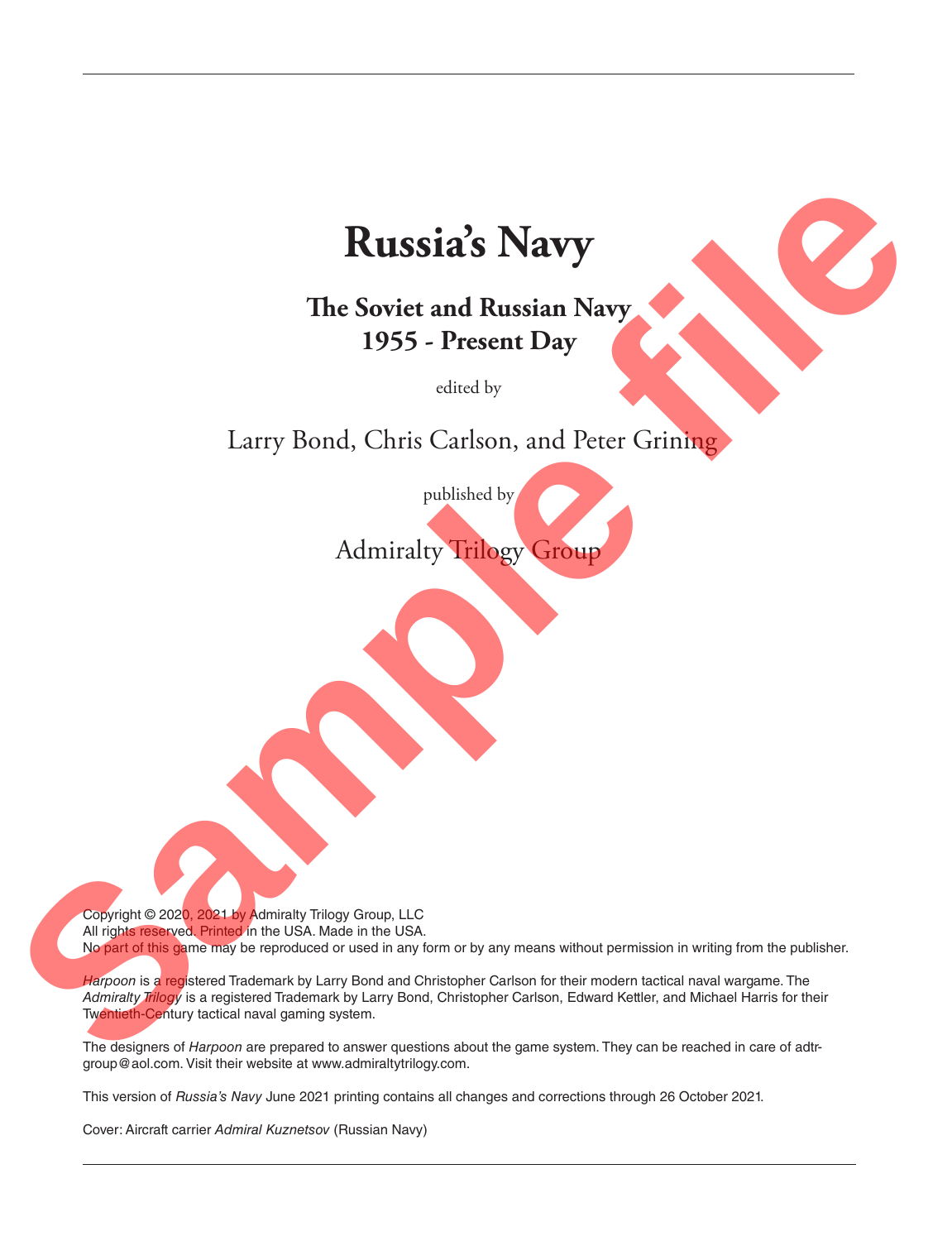#### **Table of Contents**

|                                                                                                                                                                                                                                                      | Page          |
|------------------------------------------------------------------------------------------------------------------------------------------------------------------------------------------------------------------------------------------------------|---------------|
| <b>Table of Contents</b>                                                                                                                                                                                                                             | 2             |
| Acknowledgements                                                                                                                                                                                                                                     | 2             |
| <b>Annex Notes</b>                                                                                                                                                                                                                                   | $\mathcal{P}$ |
| Alphabetical Index of Ship Classes                                                                                                                                                                                                                   | $A-1$         |
| Annex A Ships                                                                                                                                                                                                                                        | $A - 4$       |
| <b>Abbreviations</b>                                                                                                                                                                                                                                 | $A-73$        |
| Annex C1 Surface Naval Guns                                                                                                                                                                                                                          | $C-1$         |
| Annex C1a Land-based Antiaircraft Guns                                                                                                                                                                                                               | $C-2$         |
| Annex D1 Surface Missiles                                                                                                                                                                                                                            | $D-1$         |
| Annex D1a Coast Defense Missile Batteries                                                                                                                                                                                                            | $D-3$         |
| Annex J3a Long-range Missile seekers                                                                                                                                                                                                                 | $D-3$         |
| Annex D2 Land-based Surface-to-Air Missiles                                                                                                                                                                                                          | $D-4$         |
| Annex D2a Surface-to-Air Missile Batteries                                                                                                                                                                                                           | $D-6$         |
| Annex E Depth Charges                                                                                                                                                                                                                                | $E-1$         |
| Annex E3 ASW Projectors                                                                                                                                                                                                                              | $E-1$         |
| Annex E4 ASW Standoff Weapons                                                                                                                                                                                                                        | $E-1$         |
| Annex F Torpedoes                                                                                                                                                                                                                                    | $F-1$         |
| <b>Annex G Mines</b>                                                                                                                                                                                                                                 | $G-1$         |
| Annex J1 Naval Radars                                                                                                                                                                                                                                | $J-1$         |
| Annex J2 Land Radars                                                                                                                                                                                                                                 | $J-5$         |
| <b>Annex K Search Sonars</b>                                                                                                                                                                                                                         | $K-1$         |
| <b>Annex L Tactical Data Links</b>                                                                                                                                                                                                                   |               |
|                                                                                                                                                                                                                                                      | $L-1$         |
| Annex W Environment                                                                                                                                                                                                                                  | $W-1$         |
| Annex Y List of Ship Classifications                                                                                                                                                                                                                 | $Y-1$         |
| Annex Z Conversion Factors & Scales<br>Bibliography                                                                                                                                                                                                  | $Z-1$<br>106  |
| In Rememberance: Vasiliy Shtykalo, a gentleman and a scholar who helped us to understand Russia's navies.                                                                                                                                            |               |
|                                                                                                                                                                                                                                                      |               |
| The 2012 Damage Point Standard: Russia's Navy uses the "2012 Standard" to calculate a ship's damage points. This method,                                                                                                                             |               |
| described in the April 2012 issue of the Naval SITREP (hence the name) matches historical results more closely than the "2006                                                                                                                        |               |
| Standard" used in older supplements.                                                                                                                                                                                                                 |               |
| If you are using ship data from more than one Admiralty Trilogy publication, make sure that the damage points have all                                                                                                                               |               |
| been calculated using the 2012 Standard.                                                                                                                                                                                                             |               |
|                                                                                                                                                                                                                                                      |               |
|                                                                                                                                                                                                                                                      |               |
| Annex Notes: The information on the platforms, weapons, and sensors in this annex has been standardized so that it is                                                                                                                                |               |
| compatible and consistent with all Admiralty Trilogy games. Equipment that was used in more than one era will have the same                                                                                                                          |               |
| statistics in all games. Information in this Annex is compatible with <i>Harpoon</i> 5th edition.                                                                                                                                                    |               |
| The Annex designations are standardized for all four Admiralty Trilogy games: Dawn of the Battleship, Fear God & Dread                                                                                                                               |               |
| Nought, Command at Sea, and Harpoon. Gaps in the sequence are caused by annexes that are not applicable to that era or                                                                                                                               |               |
| product.                                                                                                                                                                                                                                             |               |
| If there is information in another Trilogy publication that conflicts with the data printed here, use the information in the prod-                                                                                                                   |               |
| uct with the newest copyright date, since new information and corrections can change statistics. If you have a question about                                                                                                                        |               |
| the conflict, or about any other data listed, please contact us.                                                                                                                                                                                     |               |
| Except for Annex A, systems are listed in their annexes alphabetically, first by country, then by name. The ships in Annex                                                                                                                           |               |
| A are listed in traditional order, with aircraft carriers first, then submarines, followed by major combatants, minor combatants,                                                                                                                    |               |
| amphibious ships, mine warfare craft, auxiliaries, then civilian vessels. Lists of ships by class name and project number are                                                                                                                        |               |
| provided beginning on the next page.                                                                                                                                                                                                                 |               |
| Systems listed in <i>italics</i> never entered service. They existed only as hypothetical designs, in prototype or developmental                                                                                                                     |               |
| form. Ships with a year in parentheses following their name have been radically altered since they entered service, and were                                                                                                                         |               |
| operational in their new configuration in the listed year.                                                                                                                                                                                           |               |
| During the Cold War, NATO developed a system of code names for Soviet equipment, both for clarity and brevity in radio                                                                                                                               |               |
|                                                                                                                                                                                                                                                      |               |
| communications, and because in many cases, even basic information on system names was unavailable. Since the fall of the<br>Soviet government, much more information has become available on both historical and current systems. Russia's Navy uses |               |

During the Cold War, NATO developed a system of code names for Soviet equipment, both for clarity and brevity in radio communications, and because in many cases, even basic information on system names was unavailable. Since the fall of the Soviet government, much more information has become available on both historical and current systems. *Russia's Navy* uses the Russian names for all ships, weapons, and sensors, except that, the NATO code names for ships will also be provided along with the Russian class name, e.g., "Project 667AT Grusha [Yankee Notch]", because of their ease of use. There are also a few rare cases where the NATO code name is used because the Soviet/Russian designation is still unknown. Although they are not used in Annex A, the weapon and sensor NATO code names are listed in the annexes, along with the Russian designations, always indicated by square brackets ([ ]), for example, "Igla [SA-N-8 Gremlin]"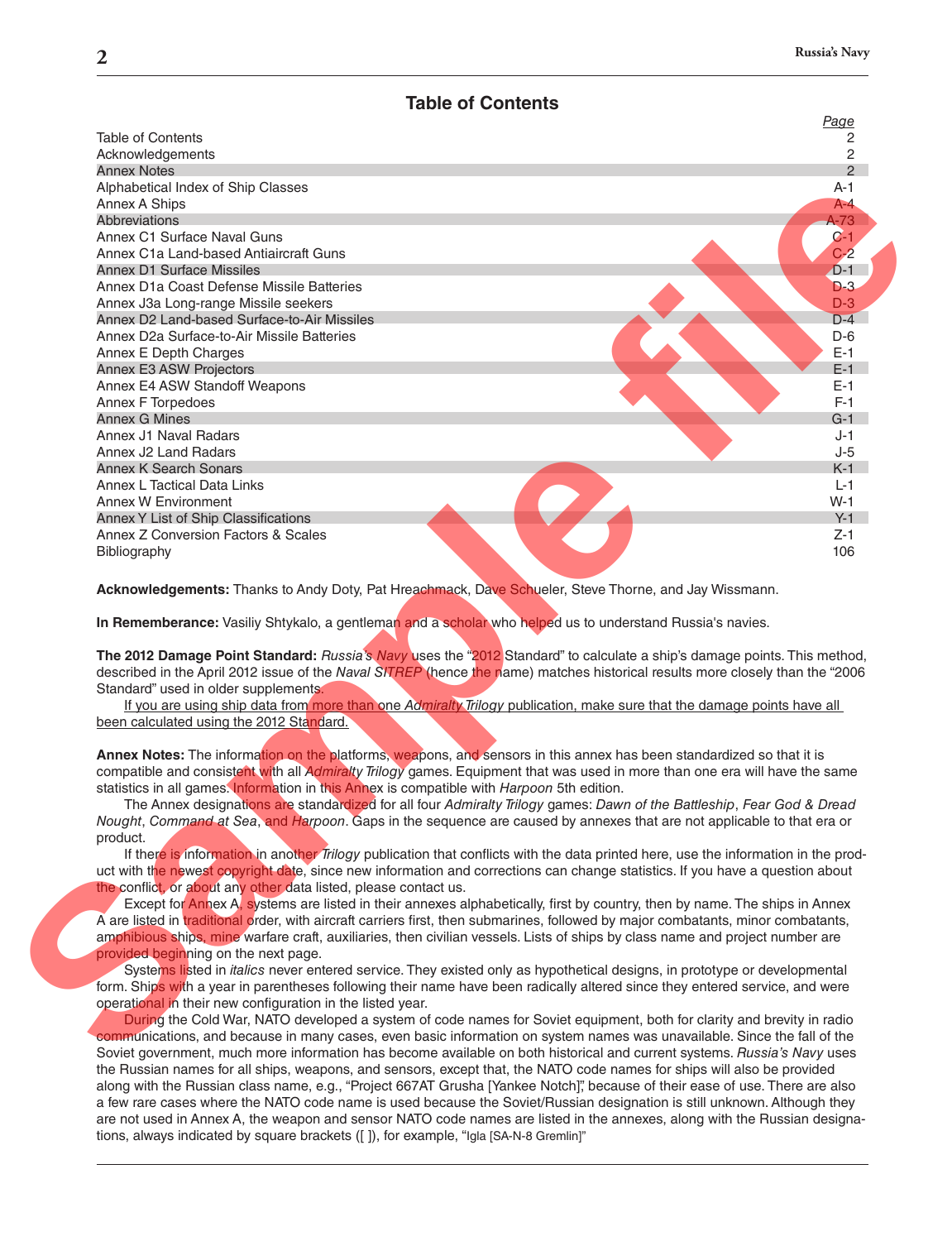## **Alphabetical Index of Ship Classes**

| Adm. Gorshkov                | $A-4$   | Pr. 204 [Poti]                              | A-44   |
|------------------------------|---------|---------------------------------------------|--------|
| Adm. Kuznetsov               | $A - 4$ | Pr. 205 Tsunami [Osa I]                     | $A-49$ |
| Adm. Lazarev (Ex-Frunze)     | $A-23$  | Pr. 206 [Shershen]                          | A-47   |
| Adm. Nakhimov (ex-Kalinin)   | $A-23$  | Pr. 233, 233K                               | A-70   |
| Adm. Nakhimov(2022)          | $A-22$  | Pr. 254, 254K [T-43]                        | A-60   |
|                              | $A-23$  | Pr. 255 [T-301]                             | $A-62$ |
| Adm. Ushakov (Ex-Kirov)      |         | Pr. 264, 264A [T-58]                        | A-60   |
| Andizhan                     | $A-66$  | Pr. 265, 265K, 265A, I-265 [Sasha]          | $A-58$ |
| Arzamas                      | $A-72$  |                                             | $A-59$ |
| Azov A-24                    |         | Pr. 266 Rubin [Yurka]                       |        |
|                              |         | Pr. 266.6 [Natya III]                       | $A-55$ |
| Dora, ex-German              | A-68    | Pr. 266.8 Agat [Natya III]                  | $A-55$ |
| Dubna                        | A-67    | Pr. 300 [Oskol I]                           | $A-69$ |
|                              |         | Pr. 303 [Mod Oskol]                         | A-69   |
| Factory Ship, Soviet Generic | A-72    | Pr. 304/304M [Amur]                         | A-69   |
|                              |         | Pr. 306 [T-38]                              | $A-51$ |
|                              |         | Pr. 310, 310A [Don]                         | $A-70$ |
| Inspector Mk2, French        | A-58    | Pr. 317 Pripyat [Alesha]                    | A-56   |
|                              |         | Pr. 320 Ob'                                 | $A-66$ |
| Julius Fucik                 | A-72    | Pr. 450, 450bis [MP-2, MP-4]                | $A-55$ |
|                              |         | Pr. 530 [Nepa]                              | $A-71$ |
|                              |         | Pr. 537 Osminog                             | $A-71$ |
| Kaliningrad                  | A-72    | Pr. 550 [Amguema]                           | $A-66$ |
| Kaliningradneft              | A-67    | Pr. 563 [Kazbek]                            | A-68   |
| Kashan                       | $A-72$  |                                             | $A-62$ |
| Keyla                        | $A-66$  | Pr. 572 [MP-6]                              |        |
| Kiev                         | $A-5$   | Pr. 577 [Uda]                               | A-67   |
| <b>Kirov CA</b>              | $A-26$  | Pr. 596, 596P, 596M [Vytegrales]            | $A-66$ |
| Kolomna                      | $A-66$  | Pr. 611 [Zulu]                              | $A-20$ |
| Kommuna                      | $A-69$  | Pr. 613 [Whiskey]                           | $A-21$ |
| Konda                        | A-68    | Pr. 627, 627A Kit [November]                | $A-18$ |
| <b>KOP 1971</b>              | $A-31$  | Pr. 629 [Golf I]                            | $A-10$ |
| <b>KOP 1972</b>              | $A-31$  | Pr. 633 [Romeo]                             | $A-20$ |
| <b>KOP 1973</b>              | $A-29$  | Pr. 636 Varshavyanka [Improved Kilo]        | $A-19$ |
|                              | $A-7$   | Pr. 636.3 Varshavyanka [Improved Kilo]      | $A-18$ |
| Krasny Oktyabr               |         | Pr. 641 [Foxtrot]                           | $A-20$ |
|                              |         | Pr. 644 [Whiskey Twin Cylinder]             | $A-14$ |
| Leninskiy Komsomol           | $A-66$  | Pr. 650, 650RP [Telnovsk (Tissa)]           | $A-66$ |
|                              |         | Pr. 651 [Juliett]                           | $A-14$ |
| <b>Mistral, French</b>       | A-52    | Pr. 658 [Hotel I]                           | $A-9$  |
| Moskva (CVH)                 | $A-5$   | Pr. 659 [Echo I]                            | $A-13$ |
|                              |         | Pr. 661 Anchar [Papa]                       | $A-13$ |
|                              |         | <b>Pr.</b> 665 [Whiskey Long Bin]           | $A-14$ |
| Nercha                       | A-68    |                                             |        |
| Novorossiysk                 | $A-5$   | Pr. 671, 671V, 671K, 671M Kefal' [Victor I] | $A-17$ |
|                              |         | Pr. 675 [Echo II]                           | $A-13$ |
| Okean                        | $A-65$  | Pr. 677 [Lada]                              | $A-18$ |
|                              |         | Pr. 685 Plavnik [Mike]                      | $A-16$ |
| $P$ evek                     |         | Pr. 686 [Charlie III]                       | $A-12$ |
|                              | $A-68$  | Pr. 701 [Hotel III]                         | $A-9$  |
| Polyarnik                    | A-68    | Pr. 705, 705K Lira [Alfa]                   | $A-17$ |
| Pr. 26, 26bis (1953)         | $A-26$  | Pr. 734 [Dnepr]                             | A-70   |
| Pr. 31 [Mod Skory]           | $A-33$  | Pr. 740 [Yuniy Partizan] AEM                | $A-63$ |
| Pr. 35 [Mirka I]             | $A-41$  | Pr. 740 [Yuniy Partizan] AK                 | A-67   |
| Pr. 41 Neustrashimy [Tallin] | $A-33$  | Pr. 748                                     | $A-18$ |
| Pr. 42 [Kola]                | $A-36$  | Pr. 770 [MP-2]                              | $A-51$ |
| Pr. 50 Gornostay [Riga]      | $A-42$  | Pr. 771, 771A [Polnocny B]                  | $A-54$ |
| Pr. 52 Purga                 | $A-64$  | Pr. 773 [Polnocny C]                        | $A-53$ |
| Pr. 56 [Kotlin]              | $A-33$  | Pr. 775, 775/II [Ropucha I]                 | $A-54$ |
| Pr. 58 [Kynda]               | $A-25$  |                                             |        |
| Pr. 61 [Kashin]              | $A-30$  | Pr. 850 [Nikolay Zubov]                     | $A-65$ |
| Pr. 106 [MP-10]              | $A-50$  | Pr. 862, 862/II Yug                         | A-69   |
| Pr. 133 Antares [Muravey]    | $A-45$  | Pr. 864 [Vishnya]                           | $A-64$ |
| Pr. 151 [TR-40]              |         | Pr. 865 Piranha [Losos]                     | $A-22$ |
|                              | A-56    | Pr. 877 Paltus [Kilo]                       | $A-19$ |
| Pr. 159 [Petya I]            | $A-42$  | Pr. 881 Merkuriy                            | $A-11$ |
| Pr. 160 [Altay]              | A-67    | Pr. 885 Yasen/Granay                        | $A-10$ |
| Pr. 183 [P-6/8/10]           | A-47    | Pr. 887                                     | A-72   |
| Pr. 188 [MP-8]               | $A-52$  | Pr. 941 Akula [Typhoon]                     | $A-7$  |
| Pr. 189 [MDK-22]             | $A-51$  | Pr. 945 Barracuda [Sierra I]                | $A-16$ |
| Pr. 200 [P-2]                | A-47    | Pr. 949 Granit [Oscar I]                    | A-11   |
| Pr. 201 [SO I]               | $A-44$  | Pr. 955 Borey                               | $A-6$  |
|                              |         |                                             |        |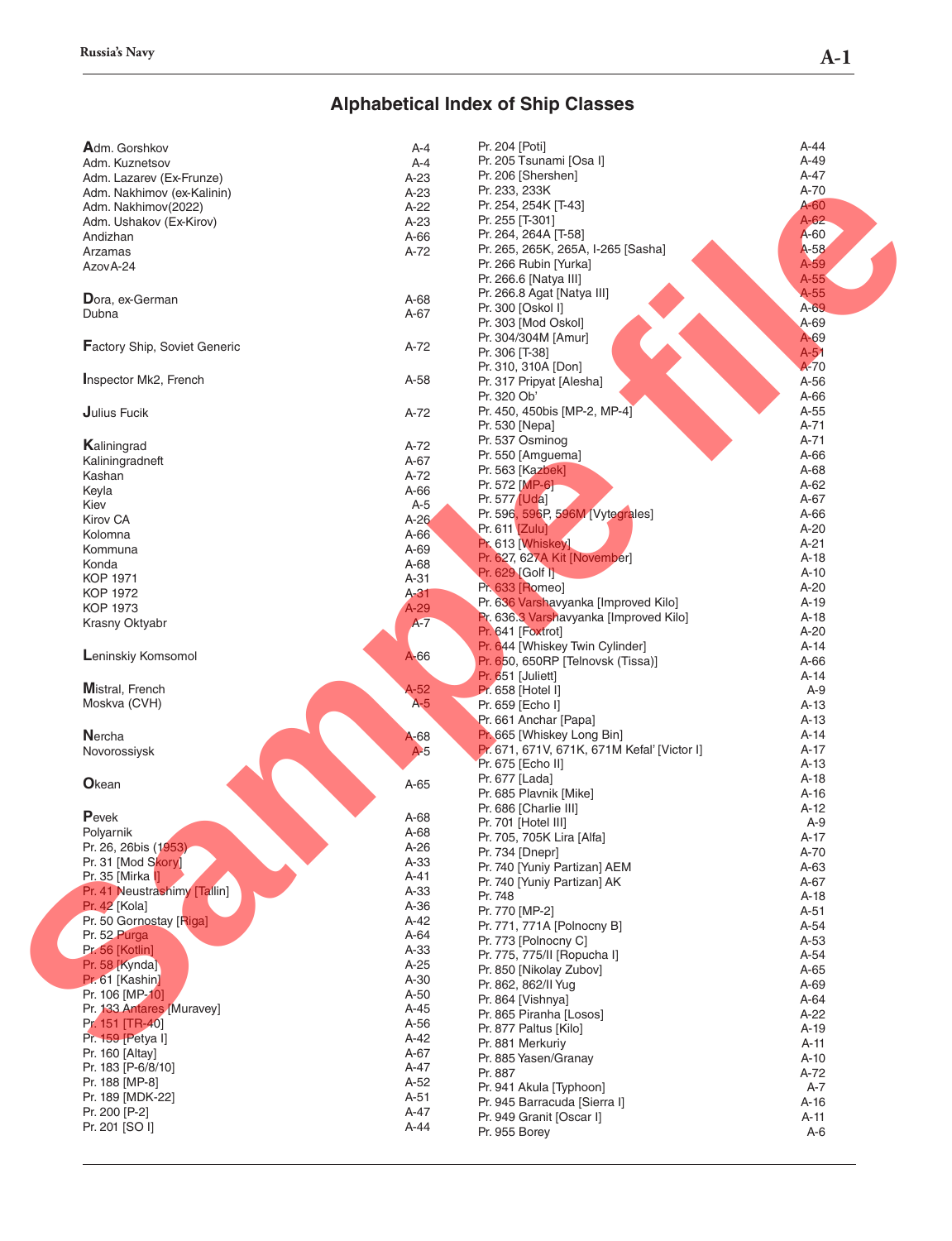## **Alphabetical Index of Ship Classes (continued)**

| Pr. 956 Sarych Sovremenny                 | $A-28$ | Pr. 1833 Berezina                           | A-69   |
|-------------------------------------------|--------|---------------------------------------------|--------|
| Pr. 964 [Mod Andizhan]                    | $A-63$ | Pr. 1886.1 [Urga]                           | A-70   |
| Pr. 971 Shchuka-B [Akula I]               | $A-15$ | Pr. 1914, 1914.1 Marshal Nedelin            | $A-65$ |
| Pr. 01090 [Mod Kashin] (1995)             | $A-28$ | Pr. 2020 Malina                             | A-70   |
| Pr. 1123 Moskva                           | $A-5$  | Pr. 02065 Vikhr III [Bogomol]               | $A-43$ |
| Pr. 1124 Albatros [Grisha I]              | $A-40$ | Pr. 02510                                   | $A-42$ |
| Pr. 1134 Berkut [Kresta I]                | $A-25$ | Pr. 03160 Raptor                            | $A-42$ |
| Pr. 1135 Burevestnik [Krivak I]           | A-36   | Pr. 03182                                   | $A-69$ |
| Pr. 1135.1 Nerey [Krivak III]             | $A-35$ | Pr. 10410 [0lyak]                           | $A-73$ |
| Pr. 1135.2 [Krivak IV]                    | $A-35$ | Pr. 10750 Sapfir [Lida]                     | $A-61$ |
| Pr. 1141 [Babochka]                       | $A-45$ | Pr. 11570 [Aleksandr Brykin]                | $A-62$ |
| Pr. 1143 Kiev                             | $A-5$  | Pr. 11770 [Serna]                           | $A-50$ |
| Pr. 1143.3 Novorossiysk                   | $A-5$  | Pr. 11780                                   | $A-52$ |
| Pr. 1143.4 Adm. Gorshkov                  | A-4    | Pr. 11982                                   | $A-68$ |
| Pr. 1143.5 Adm. Kuznetsov                 | $A-4$  | Pr. 12300 Scorpion                          | A-48   |
| Pr. 1143.7 Ulyanovsk                      | $A-4$  | Pr. 12660 Rubin [Gorya]                     | A-55   |
| Pr. 1144 Adm. Ushakov (Ex-Kirov)          | $A-23$ | Pr. 12700 Alexandrit                        | A-57   |
| Pr. 1145.1 Sokol [Mukha]                  | $A-45$ | Pr. 18280 Yuriy Ivanov                      | $A-64$ |
|                                           | $A-35$ |                                             | $A-65$ |
| Pr. 1154 Yastreb                          |        | Pr. 19920                                   |        |
| Pr. 1155, 1155R Udaloy                    | $A-31$ | Pr. 20181                                   | $A-62$ |
| Pr. 1155.1 Adm. Chabanenko [Udaloy II]    | $A-30$ | Pr. 20360M                                  | $A-62$ |
| Pr. 1159 [Koni]                           | $A-40$ | Pr. 20380 Steregushchiv                     | $A-38$ |
| Pr. 1164 Atlant                           | $A-24$ | Pr. 20381 Soobrazitelny [Steregushchiy II]  | $A-38$ |
| Pr. 1164.1 Atlant                         | $A-23$ | Pr. 20385 Gremyaschiy                       | $A-37$ |
| Pr. 1166.1 [Gepard I]                     | A-39   | Pr. 20386                                   | A-37   |
| Pr. 1166.2 Gepard 2                       | $A-38$ | Pr. 21180                                   | $A-63$ |
| Pr. 1166.3 Gepard 3                       | $A-39$ | Pr. 21300 Igor Belousov                     | A-70   |
| Pr. 1171 Tapir [Alligator]                | $A-54$ | Pr. 21630 Buyan                             | $A-38$ |
| Pr. 1174 Edinorog                         | $A-53$ | <b>Pr. 21631 Buyan-M</b>                    | A-37   |
| Pr. 1176 Akula [Ondatra]                  | $A-50$ | Pr. 21820 Dyugon                            | $A-50$ |
| Pr. 1199 Anchar                           | $A-28$ | Pr. 21980 Grachonok                         | $A-45$ |
| Pr. 1205 Skat [Gus]                       | $A-51$ | Pr. 22010                                   | $A-65$ |
| Pr. 1206 Kalmar [Lebed]                   | $A-51$ | Pr. 22100 Ocean                             | A-47   |
| Pr. 1206.1 Murena [Tsaplya]               | $A-51$ | Pr. 22160                                   | A-37   |
| Pr. 1209 Omar [Utenok]                    | $A-51$ | Pr. 22220 Arktika                           | A-64   |
| Pr. 1232, 1232.1 Dzheyran [Aist]          | $A-52$ | Pr. 22350 Adm. Gorshkov                     | $A-34$ |
| Pr. 1232.2 Zubr [Pomornik]                | $A-52$ | Pr. 22460 Okhotnik                          | A-72   |
| Pr. 1234 Ovod [Nanuchka I]                | $A-46$ | Pr. 22460 Rubin                             | A-42   |
| Pr. 1234.1 [Nanuchka III]                 | $A-46$ | Pr. 22800 Karakurt                          | $A-37$ |
| Pr. 1234.7 [Nanuchka IV]                  | $A-46$ | Pr. 23120 Elbrus                            | A-71   |
|                                           |        | Pr. 23130 Akademik Pashin                   |        |
| Pr. 1238 Kasatka                          | $A-50$ |                                             | A-69   |
| Pr. 1239 Sivuch [Dergach]                 | $A-47$ | Pr. 23370                                   | A-71   |
| Pr. 1240 Uragan [Sarancha]                | A-49   | Pr. 23470 Sergey Balk                       | $A-71$ |
| Pr. 1241, 1241.1 [Tarantul 1]             | $A-48$ | Pr. 23550                                   | $A-63$ |
| Pr. 1241.2, 1241.2P Molniya 2 [Pauk I]    | $A-43$ | Pr. 23560 Lider                             | $A-27$ |
| Pr. 1241.8 Molniya                        | $A-48$ | Pr. 23040                                   | A-71   |
| Pr. 1244.1 Novik                          | A-35   | Pr. OD200 [MO V]                            | $A-45$ |
| Pr. 1252 Izmrud [Zhenya]                  | $A-57$ | Pr. 10410B [Svetlyak-MN]                    | A-73   |
| Pr. 1253, 1253A, 1253.1 Almaz             | A-59   | Pr. 106K [Vydra]                            | $A-50$ |
| Pr. 1255.5 Lazurit                        | $A-56$ | Pr. 1124K [Grisha IV]                       | $A-39$ |
| Pr. 1256 Topaz [Andrusha]                 | A-58   | Pr. 1124M, P1124 [Grisha III]               | $A-40$ |
| Pr. 1258, 1258E Korund [Yevgenya]         | $A-61$ | Pr. 1124MEh and 1124MU [Grisha V]           | $A-39$ |
| Pr. 1259, 1259.2 Almaz [Olya]             | $A-56$ | Pr. 1124P [Grisha II]                       | $A-40$ |
| Pr. 1265 Yakhont [Sonya]                  | A-57   | Pr. 1134A Berkut A [Kresta II]              | $A-25$ |
| Pr. 1265.5 [Sonya mod]                    | $A-57$ | Pr. 1134B Berkut B [Kara]                   | $A-24$ |
| Pr. 1282.1                                | $A-61$ | Pr. 1134BF Azov                             | $A-24$ |
| Pr. 1293                                  | $A-22$ | Pr. 1135.6R Grigorovich [Krivak V]          | $A-34$ |
| Pr. 1300 Chelnok [Propyvatel'] or [Tanya] | A-58   | Pr. 1135M Burevestnik-M [Krivak II]         | $A-36$ |
| Pr. 1328 [Baltika]                        | A-57   | Pr. 1144.2 Adm. Lazarev (Ex-Frunze)         | $A-23$ |
| Pr. 1332                                  | A-59   | Pr. 1144.2 Adm. Nakhimov (ex-Kalinin)       | $A-23$ |
| Pr. 1333                                  | $A-61$ | Pr. 1144.2 Pyotr Velikiy                    | $A-22$ |
| Pr. 1400 Grif [Zhuk]                      | $A-43$ | Pr. 1144M Adm. Nakhimov (ex-Kalinin) (2022) | $A-22$ |
| Pr. 1545 [Baskunchak]                     | A-67   | 1155R Udaloy                                | $A-31$ |
|                                           | A-67   | Pr. 1166.1K [Gepard II]                     | $A-38$ |
| Pr. 1552 [Sofia]                          | $A-51$ | Pr. 11711 Ivan Gren                         | $A-53$ |
| Pr. 1785 [T-4]                            |        |                                             |        |
| Pr. 1791 [Amga]                           | $A-62$ | Pr. 11711 Modified Vladimir Andreev         | $A-53$ |
| Pr. 1823 [Muna]                           | $A-62$ | Pr. 1206T Kalmar [Pelikan]                  | A-62   |
| Pr. 1826 [Balzam]                         | A-64   | Pr. 122bis [Kronstadt] Series I             | $A-45$ |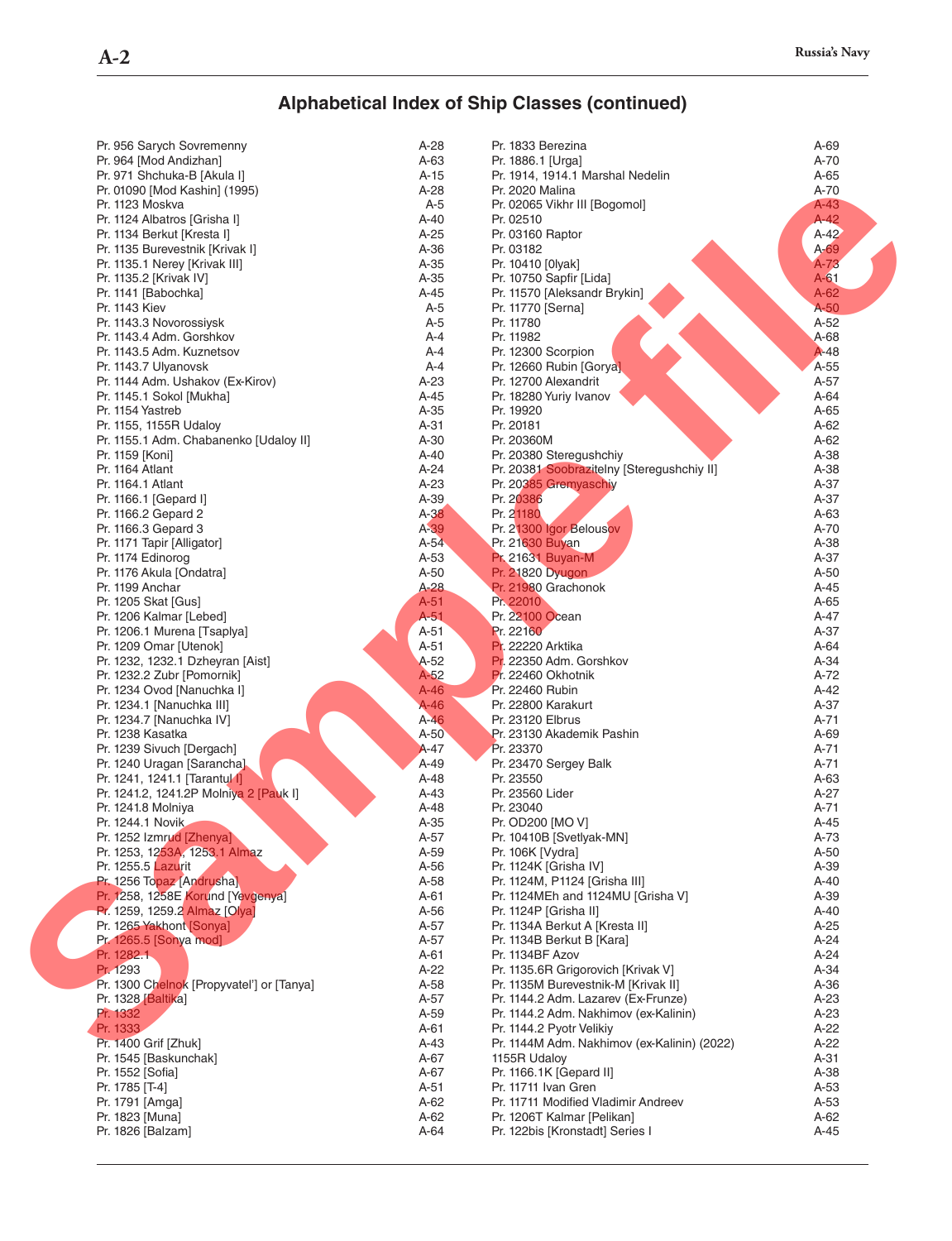## **Alphabetical Index of Ship Classes (continued)**

| Pr. 122bis [Kronstadt] Series II     | A-44     | Pr. 671RTM Shchuka [Victor III]       | $A-16$ |
|--------------------------------------|----------|---------------------------------------|--------|
|                                      | $A-47$   |                                       |        |
| Pr. 123bis [P-4]                     |          | Pr. 675MK/MKV [Echo II Mod]           | $A-12$ |
| Pr. 123K [P-4]                       | $A-47$   | Pr. 667BDR Kal'mar [Delta III]        | $A-7$  |
| Pr. 1241.1M, 1241.1MR [Tarantul III] | $A-48$   | Pr. 68-U-1 Sverdlov                   | $A-27$ |
| Pr. 1241.1T [Tarantul II]            | $A-48$   | Pr. 68-U-2 Sverdlov                   | $A-27$ |
| Pr. 1241RE [Pauk II]                 | $A-43$   | Pr. 68bis Sverdlov                    | $A-26$ |
| Pr. 1331M [Parchim II]               | $A-46$   | Pr. 68K Chapayev                      | $A-27$ |
| Pr. 1338P [Rybak]                    | $A-61$   | Pr. 697TB                             | $A-61$ |
| Pr. 1559V Boris Chilikin             | $A-67$   | Pr. 70E Dzerzhinsky                   | $A-26$ |
| Pr. 159A [Petya II]                  | $A-41$   | Pr. 73K Polukhin                      | $A-60$ |
| Pr. 159M [Mod Petya I]               | $A-41$   | Pr. 745P Sorum                        | $A-71$ |
| Pr. 183R [Komar]                     | $A-49$   | Pr. 770D, 770M, 770T [Polnocny A]     | $A-55$ |
| Pr. 1941 Titan [Kapusta]             | $A-27$   | Pr. 770MA [Polnocny A]                | $A-55$ |
| Pr. 201M [SO I]                      | $A-44$   | Pr. 775M [Ropucha II]                 | A-54   |
| Pr. 201T SO I                        |          |                                       |        |
|                                      | $A-44$   | $Pr. 861M$ [Moma]                     | $A-65$ |
| Pr. 205M, 205P [Stenka]              | $A-44$   | Pr. 885M Yasen-M                      | $A-10$ |
| Pr. 205PE [Slepen]                   | $A-43$   | Pr. 941Kh [Mod Typhoon]               | $A-7$  |
| Pr. 205U, 205ER [Osa II]             | $A-49$   | Pr. 945A Kondor [Sierra II]           | $A-14$ |
| Pr. 206ER [Mol]                      | $A-50$   | Pr. 949A/AM Antey [Oscar II]          | $A-11$ |
| Pr. 206M Shtorm [Turya]              | $A-50$   | Pr. 955A Borey II                     | $A-6$  |
| Pr. 206MR Vikhr' [Matka]             | $A-49$   | Pr. 956A Sarych [Mod Sovremenny]      | $A-28$ |
| Pr. 23370G                           | A-68     | Pr. 971M Shchuka-Bars [Akula II]      | $A-15$ |
| Pr. 23370M                           | A-70     | Pr. 971U Shchuka-B [Improved Akula I] | $A-15$ |
| Pr. 254M, 254A [T-43]                | $A-60$   | Pr. 97P [Ivan Susanin]                | $A-63$ |
| Pr. 257D, 257V [Vanya I]             | A-58     | Pr. A615 [Quebec]                     | $A-21$ |
| Pr. 257DM, 669, 1253V [Vanya II]     | A-58     | Pr. I-376 [Ilyusha]                   | A-59   |
|                                      |          |                                       |        |
| Pr. 266DM Akvamarin-2 [Natya II]     | $A-56$   | P1124 [Grisha III]                    | $A-40$ |
| Pr. 266M Akvamarine [Natya I]        | A-59     | Pr. T361 [K-8]                        | A-56   |
| Pr. 266M Akavamarine [Natya I mod]   | A-59     | Pr. T388                              | A-61   |
| Pr. 301T [Oskol II]                  | A-69     | <b>Pyotr Velikiy</b>                  | $A-22$ |
| Pr. 30bis [Skory]                    | $A-34$   |                                       |        |
| Pr. 30K [Ognevoy]                    | $A-34$   | <b>Trawler, Soviet Generic</b>        | A-72   |
| Pr. 323A [Lama]                      | $A-63$   |                                       |        |
| Pr. 323B [Lama]                      | A-63     |                                       |        |
| Pr. 35M [Mirka II]                   | $A-41$   | <b>Ulyanovsk</b>                      | $A-4$  |
| Pr. 394B [Primor'ye]                 | $A-64$   |                                       |        |
| Pr. 437N [Khobi]                     | $A-68$   |                                       |        |
| Pr. 502P [Mayak]                     | $A-65$   |                                       |        |
|                                      | A-63     |                                       |        |
| Pr. 502R [Mayak]                     |          |                                       |        |
| Pr. 503M [Al'pinst]                  | $A-64$   |                                       |        |
| Pr. 527M [Prut]                      | $A - 71$ |                                       |        |
| Pr. 532A [Mod T-58]                  | $A - 71$ |                                       |        |
| Pr. 53B Melitopol                    | A-63     |                                       |        |
| Pr. 56EM, 56M [Kildin]               | A-33     |                                       |        |
| Pr. 56K, 56A [Kotlin SAM]            | A-30     |                                       |        |
| Pr. 6A [Kotlin SAM]                  | $A-30$   |                                       |        |
| Pr. 56M [Kildin]                     | A-33     |                                       |        |
| Pr. 56PLO [Kotlin]                   | A-32     |                                       |        |
| Pr. 56U [Mod Kildin]                 | $A-32$   |                                       |        |
| Pr. 572/34                           | $A-56$   |                                       |        |
| Pr. 572 [MP-6 mod]                   | $A-66$   |                                       |        |
| Pr. 572 [SYS-150]                    | $A-52$   |                                       |        |
| Pr. 57A Gnevny [Kanin]               | $A-32$   |                                       |        |
|                                      |          |                                       |        |
| Pr. 57bis [Krupny]                   | $A-32$   |                                       |        |
| Pr. 61E Provornnyy [Mod Kashin]      | $A-29$   |                                       |        |
| Pr. 61M, MP [Mod Kashin]             | $A-29$   |                                       |        |
| Pr. 629A, 629B [Golf II]             | $A-9$    |                                       |        |
| Pr. 641B Som [Tango]                 | A-19     |                                       |        |
| Pr. 658M [Hotel II]                  | $A-9$    |                                       |        |
| Pr. 667A Navaga [Yankee]             | $A-8$    |                                       |        |
| Pr. 667AT Grusha [Yankee Notch]      | A-11     |                                       |        |
| Pr. 667AU Burbot [Yankee]            | $A-8$    |                                       |        |
| Pr. 667B Murena [Delta I]            | $A-8$    |                                       |        |
| Pr. 667BD Murena M [Delta II]        | $A-8$    |                                       |        |
| Pr. 667BDRM Del'fin [Delta IV]       | $A-6$    |                                       |        |
| Pr. 670A Skat [Charlie I]            | $A-12$   |                                       |        |
|                                      |          |                                       |        |
| Pr. 670M Skat M [Charlie II]         | $A-12$   |                                       |        |
| Pr. 671RT Syomga [Victor II]         | $A-17$   |                                       |        |